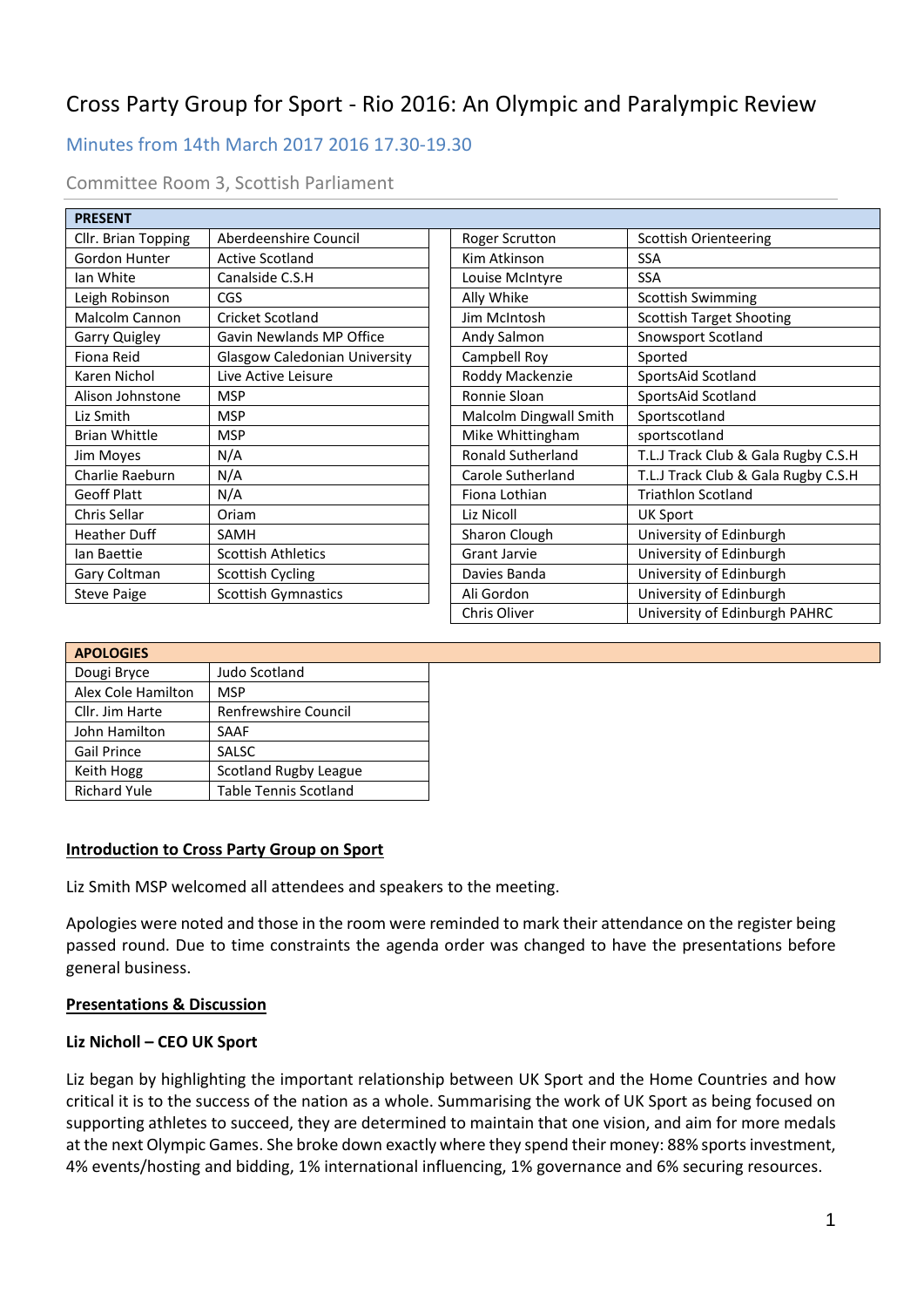The system has strengthened significantly over recent years and Team GB & Para GB out performed expectations at Rio in 2016. The journey from finishing 36<sup>th</sup> in the medal table in 1996 to 2<sup>nd</sup> in 2016 has been wholly down to the decision from the UK Government to make a specific investment in performance sport.

Unfortunately it isn't possible to fund everyone though and they have a clear way of assessing medal potential using a meritocratic investment method. There is a 'one team' focus to Team GB Team GB & Para GB and regular meetings with sports and the different home nations is key to success. The regional pathways developed over recent years have seen the UK become one of the most united systems in the world. UK sport does a lot of forensic profiling and a lot of auditing to make sure everyone is working together and Scotland offers a lot more than you'd expect from a smaller nation, with 10% of funded athletes being Scottish.

There is a strong partnership with Event Scotland in getting major events to the country, and a great international relations strategy working behind the scenes, tactically supporting those at influencing on the world stage. They have an International Leadership Programme (16 people in Scotland) which offers a great opportunity to help develop future influencers.

Going forward to Tokyo, they are doing a lot more research, analytics, field observations, diagnostics etc. working closely with the British Olympic Association and British Paralympic Association. The teams behind the athletes really deserve a lot of recognition for their hard work. Unfortunately lottery funding is only two thirds what it used to be and they are now a 50/50 lottery/government funding split, so a lot needs to be done to promote the National Lottery.

The Tokyo ambition is for more medals and recognising that medals only come if there are strong organisations, with good governance and development pathways.

#### **Mike Whittingham – Director of High Performance, sportscotland**

Mike began by saying this was a time to celebrate success and the impact of high performance sport on communities is fantastic. It's been a long journey since 1996 but two big projects have transformed the way sport is delivered in Scotland; the establishment of the National Lottery and the founding of the Scottish Institute of Sport, this has very much been a 20 year vision.

2016 was an historic year with regard to medal success and saw the highest number of athletes from Scotland compete at an Olympic & Para games, 51 athletes, 48% based in Scotland and 72% of para athletes based here. It has all been about working together, alignment, integration and collaboration; we now have a winning mind-set.

We couldn't have had this level of success without a solid system in place and we have been able to build on medal successes seen at previous summer and winter, and Olympic and Paralympic games, it truly is phenomenal what has been built over the past 20 years. It's difficult to fund every sport and they have to target certain sports whilst still offering support to others and like UK Sport have to look at a significant amount of data to help inform investment decisions.

Athletes now have a high level of support that didn't exist back in the late 90's, it is now one of the most important features. We have to protect Scottish athletes and sportscotland are able to put a support package around athletes in smaller governing bodies who don't have the support systems in place.

We can't be complacent after recent success and need to push forward, sportscotland have a new strategy working on new projects around always developing the ways they do things and the services they can offer in order to become a world class sporting system.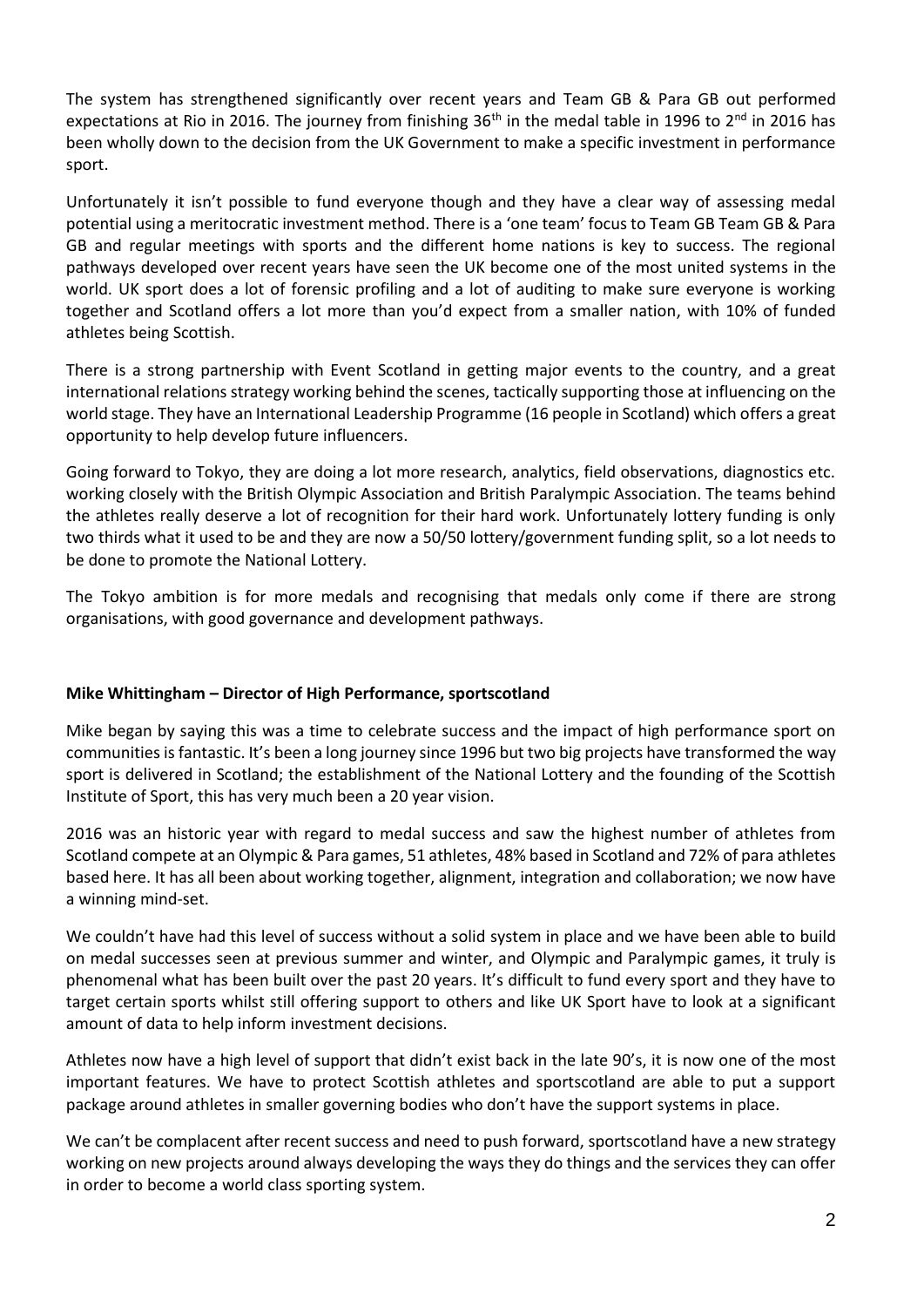There are challenges in getting there and sportscotland are embracing digital innovation and working with academics in order to better understand how the human brain works and the impact on performance sport. We need to take risks if we are to innovate and despite a cut to public funding they are doing the best with what is available to them.

### **Key Discussion Points**

 It was raised that a high proportion of these athletes come from middle/upper class backgrounds and questioned where high performance sport fitted in with development pathways. Liz Nicholl responded by saying that 1300 supported athletes gave back 20,000 volunteering days, inspiring and encouraging communities. They are always looking at ways to partner with agencies that support grassroots sport and where there may have been a clear selection route, they are looking at more innovative ways of finding talent in different places.

A new initiative called 'Champions in Scotland' sees 600 athletes as role models going to schools and deprived areas trying to inspire children. There is a lot of great anecdotal evidence that doesn't get reported.

- There has been a decline in lottery spending due to the introduction of other lotteries; fortunately the UK Government has covered the shortfall for now but more needs to be done to regulate other lotteries and encourage spend on the National Lottery.
- It was asked how high performance sport can have a positive impact on the health of the nation. Mike responded by saying that performance sport is only 0.14% of the health budget and although it can offer inspiration, sportscotland is not responsible for the health of the nation, yet they do play a part. There are lot of different silos that need to come together to really make the changes needed on a national scale. High performance is the 'shop window' and we need to make sure investment stays in sport so that people see its importance, whilst tied in with messages of the overall benefits of sport. There needs to be a behaviour change at a national level, being physically active should be embedded at an early age, perhaps put pressure on the education sector to take responsibility for physical activity/literacy.
- More needs to be done to increase access to activity, The Daily Mile is a good example and we just need to look at the French, German, Danes etc. to see that that they have dedicated part of their day to sport and make better use of facilities out with school hours. The same could be done here by opening up the school estate for wider public access.
- Liz and Mike rounded up by saying that if it's working well let's keep up the investment instead of cutting the sport budget. We will need to be clever with where it is allocated and be sensible with how it is spent.

#### **Minutes**

The minutes of the 4<sup>th</sup> October 2016 meeting were accepted.

#### **Matters Arising**